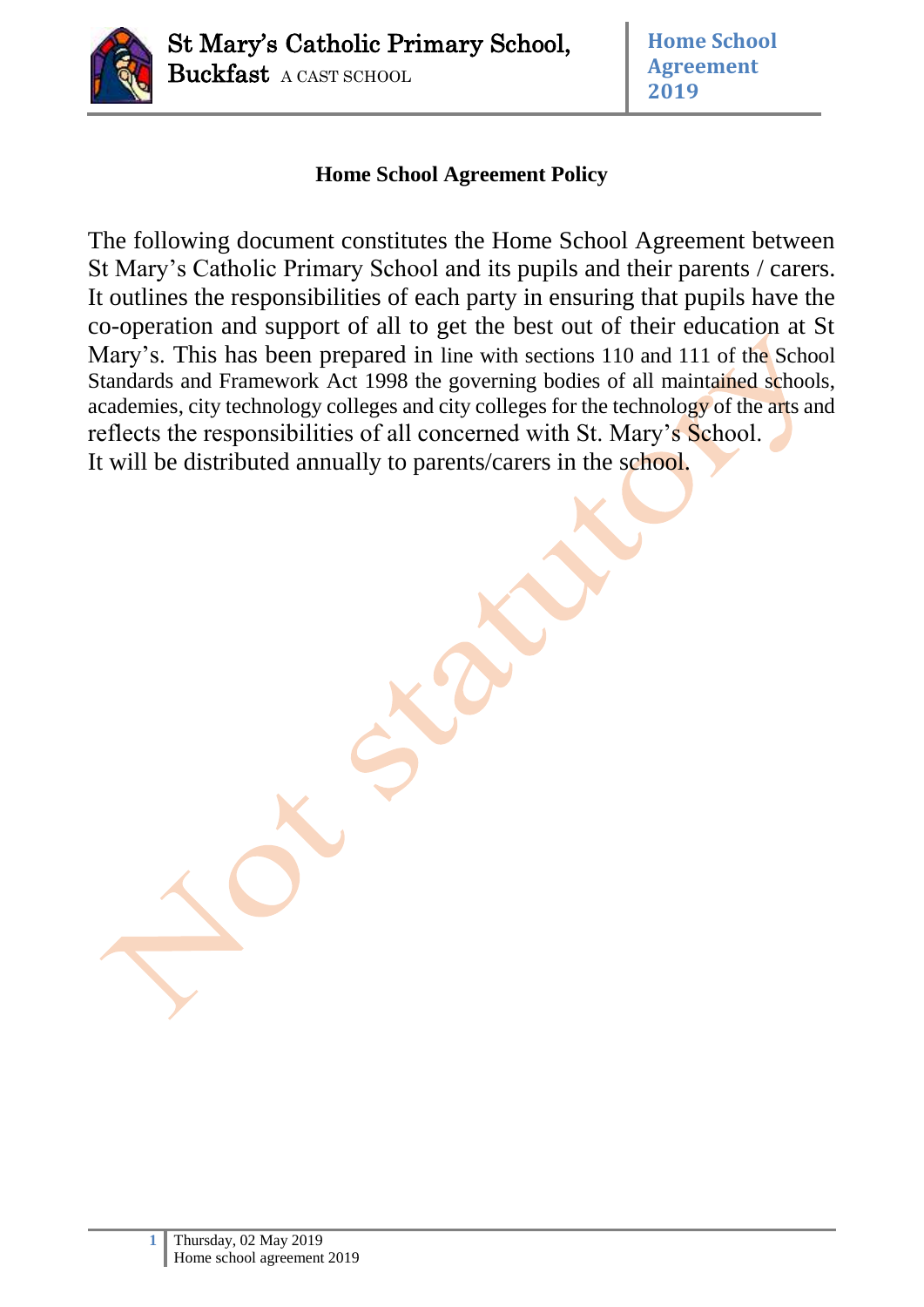# **HOME-SCHOOL AGREEMENT**

We, the Staff and Governors, believe that parents are the first and foremost educators of their children and that we are called to support them in their God given task.

"Build, nurture, respect, enable, love unconditionally"

#### **PUPIL'S RESPONSIBILITIES**

#### **I acknowledge the different and unique talents which God has given me and my responsibility to use them wisely.**

Therefore I will try to:-

- Attend school regularly and on time.
- Observe all school rules and treat everyone, and everything with the respect deserved.
- Behave sensibly so I, and all others, can be happy and safe as we learn.
- Share my feelings honestly and show consideration for other in school.
- Try to think for myself and take responsibility for my actions.
- Take pride in my personal appearance and bring all the equipment I need every day.
- Try to enjoy school and be enthusiastic about learning.

## **PARENT'S / CARER'S RESPONSIBILITIES**

#### **I acknowledge that parents / carers are the primary educators of children and have an irreplaceable role to play in supporting a child's learning at school.**

Therefore I will try to:-

- Support the Christian values of the school community.
- See that my child attends school regularly, on time and suitably equipped.
- Support the school's policies and guidelines for behaviour.
- Inform the school of any concerns or problems that might affect my child's work or behaviour.
- Encourage my child to show kindness and consideration to others.
- Give my child the opportunity to talk about his/her experiences in school and encourage him/her to do his/her best.
- Give my child opportunities and encouragement for home learning and support home learning from school.
- **Encourage my child to enjoy school and to be enthusiastic about learning.**
- Attend parents' evenings and discussions about my child's progress.
- Encourage my child to take pride in his/her appearance.
- Do my best to support Friends of St Mary's fundraising activities.